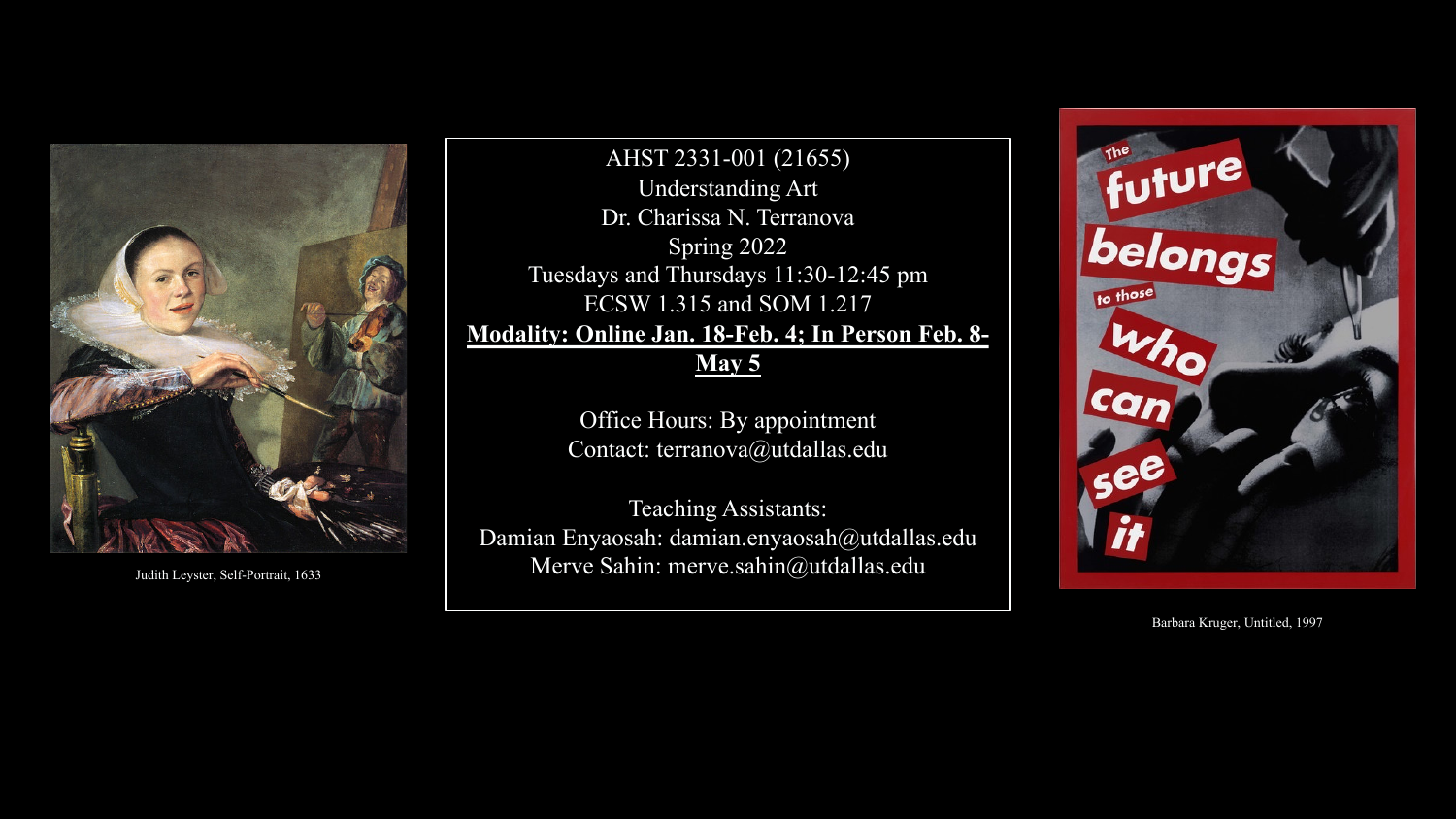### **Description**

This course offers an introduction to the history of art told from the perspective of women. It focuses on goddesses, matriarchy, women artists, women patrons, and women collectors from antiquity to the present.

#### **Organization**

The class is organized around a close reading of the textbook, *Women Artists in History: from Antiquity to the Present* (Fifth Edition), by Wendy Slatkin. There are fourteen modules in the class. For each module, students complete assigned reading from the textbook or watch a film, attend lectures given by the professor, attend discussion sections by the TAs, and write response essays to reading and watching assignments. There is a comprehensive final exam the material of which comes from the textbook, course lectures, and a final exam review.

The course is divided into lecture and discussion, with approximately two-thirds of the course focusing on lectures from Dr. Terranova and one-third focusing on discussion lead by TAs. Tuesdays are devoted to lectures. Thursdays are part lecture and part discussion.

**From January 18 to February 3, this organization will take place online via MS Teams. During this time, there will be separate channels for Dr. Terranova, Damian Enyaosah, and Merve Sahin. Starting February 8, this organization will take place on campus in person. From that point forward, on Tuesdays all students meet in ECSW 1.315. Thursdays, students with last names starting with A-Jit meet with Merve Sahin for discussion in ECSW 1.315, and students with last names starting with Joh-Z meet with Damian Enyaosah for discussion in SOM 1.217.**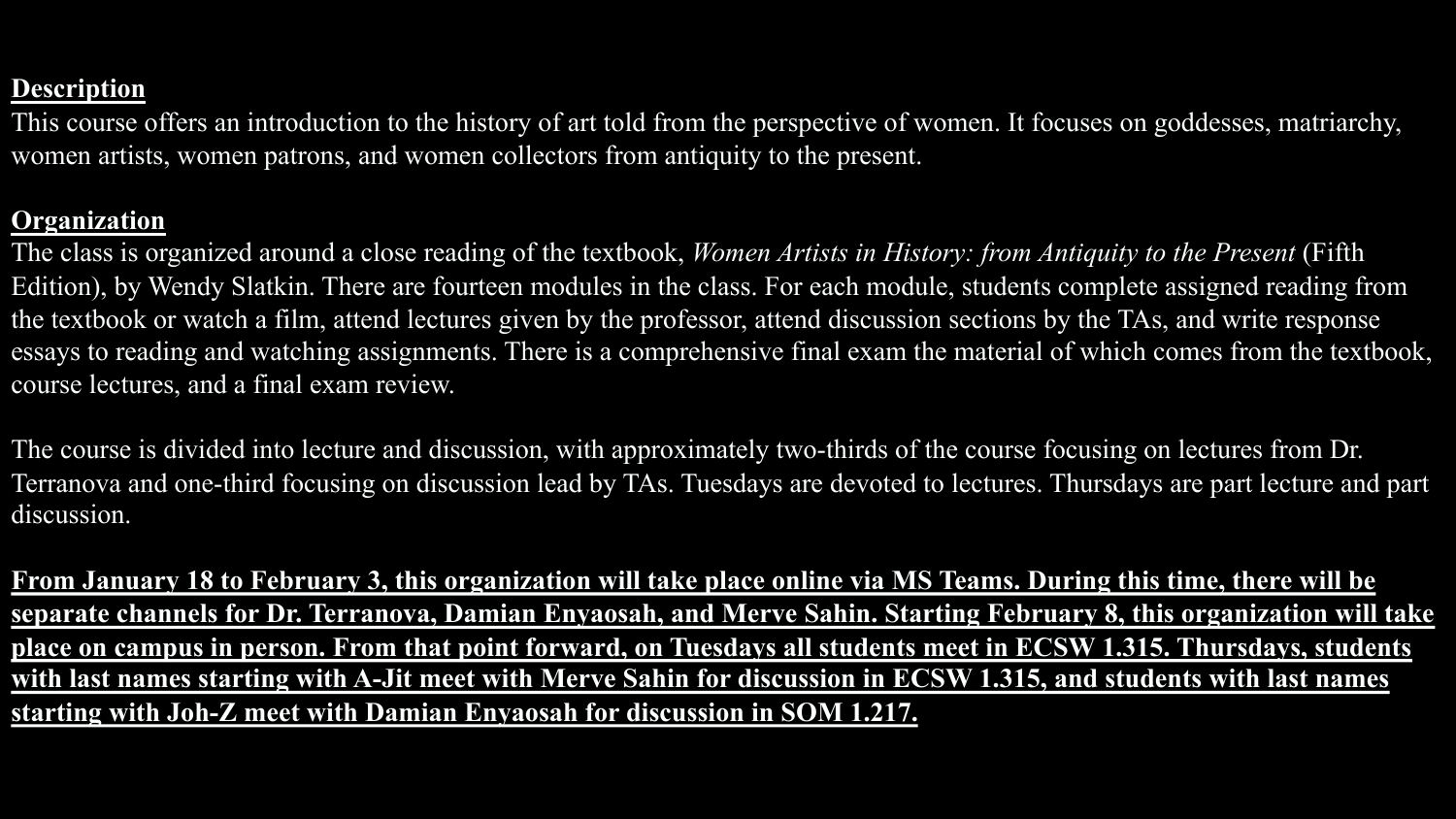## **Requirements**

Students are required to attend every class, complete all assignments (reading, watching, writing, and exam), and participate with candor, verve, and commitment in class. Students are allowed one unexcused absence after which each absence will result in the lowering of the final grade by one/third letter (scale:  $A^+$ ,  $A$ ,  $A^-$ ;  $B^+$ ,  $B$ ,  $B^-$ , etc...). Students with illnesses that require extended periods of absence are encouraged to officially withdraw from the class.

## **Reading Assignments**

The reading assignments come from the following textbook: Wendy Slatkin, *Women Artists in History: from Antiquity to the Present* (Fifth Edition)*.* San Diego, CA: Cognella, 2020.

# **Watching Assignment**

Students are required to watch the documentary *Women Art Revolution* (2010) directed by Lynn Hershman Leeson.

# **Short Reader and Watcher Response Essays**

There are fourteen short essay assignments in the class, thirteen in response to reading assignments and one in response to a film. These essays should summarize the reading or watching assignments. The goals of these papers are to: 1.) summarize the material you have read or watched; 2.) show that you have completed and understood the reading or watching assignment and 3.) improve your writing skills. **Percentage of grade: 70%.**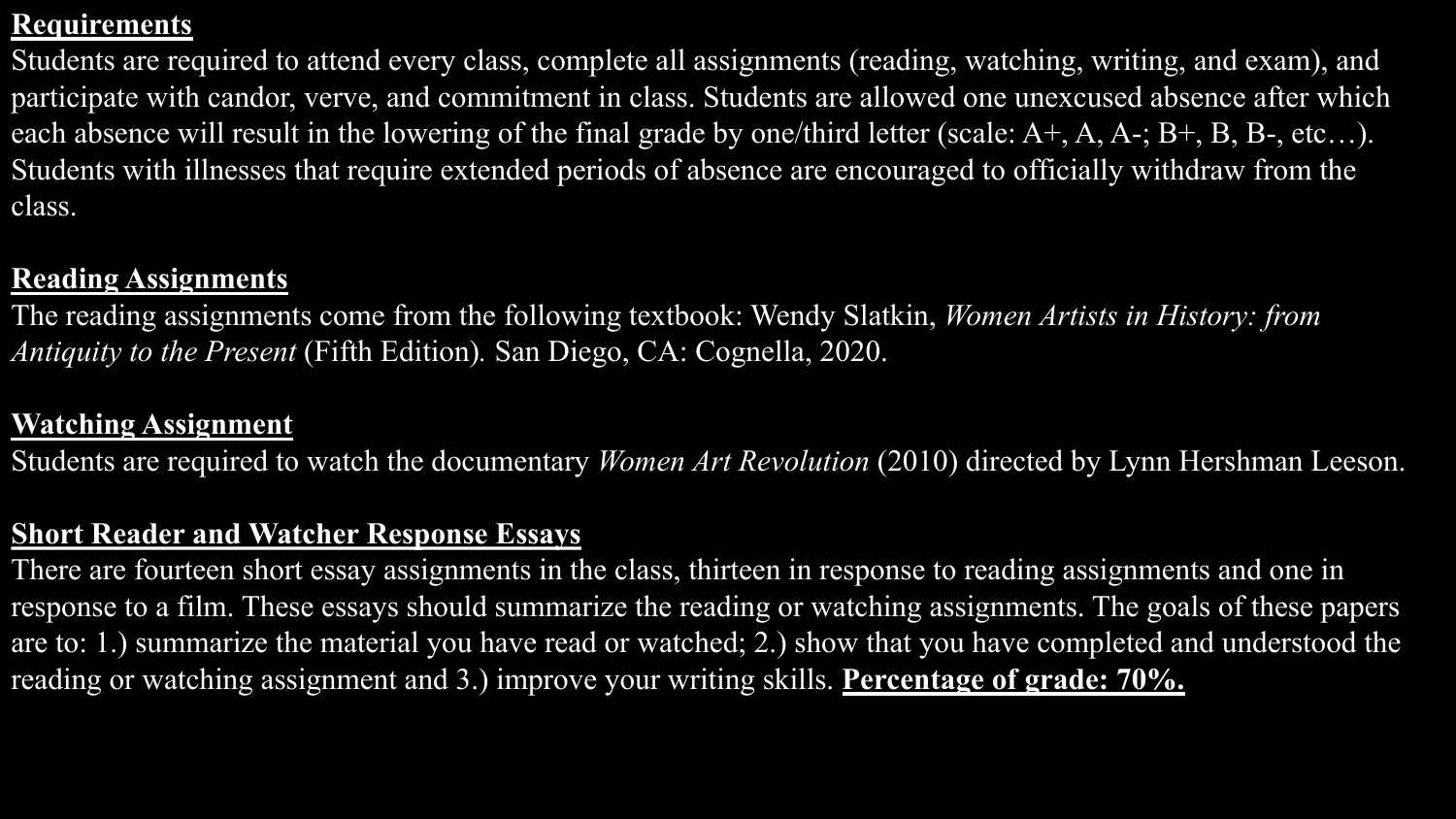Each assignment should be formatted according to the following requirements:

- Left-hand justified heading with name of student, course number, professor's name, date
- Followed by a title, center justified underlined or italicized
- Double spaced
- 12 pt. font
- 250 words
- Do not use the first person as in, for example, "I thought the essay was terrific!"
- Do not use the passive voice. Write objectively using the active voice.
	- Passive voice: "The lecture was given."
	- Active voice: "Cynthia gave the lecture."
- Avoid walking your reader through each sentence and paragraph of the chapter you're summarizing. Summarize; be synthetic.
- Avoid hyperbole as in, for example, "I thought the essay was terrific!"
- Read your paper out loud to ensure clarity.
- Once you've completed your essay, upload it to the appropriate folder in each module at elearning.

#### **Final Exam**

The final exam is Thursday May 5. An exam review sheet will be distributed Monday April 18. This exam review will have a list of 50 slides to memorize and key terms and themes to study. From this list, twenty images will be presented to you to identify by the title of the work (spelled correctly), name of the artist (spelled correctly), and date within five years. You will be given four short essay questions taken from the terms and themes. The exam information comes only from the final exam review sheet, the information of which comes from the textbook and lectures. **Percentage of grade: 30%.**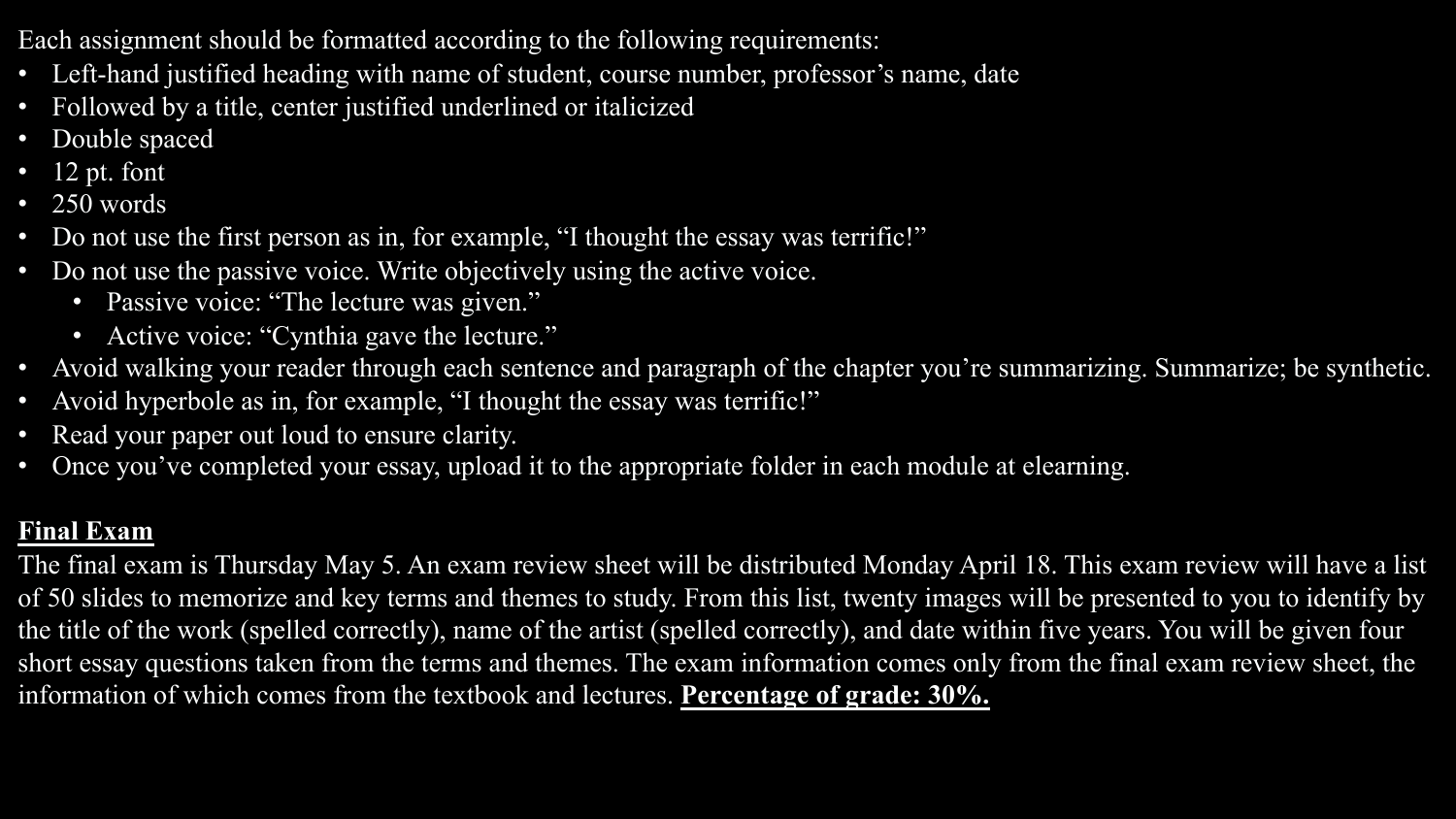#### **Schedule**

Tuesday January 18 Course Introduction

Thursday January 20 Discussion/Lecture Topic: Women in Prehistoric Art and Art of First Civilizations Reading: Chapter 1, "Prehistory and the First Civilizations," 1-18.

Monday January 24 Assignment Due: Reader Response Essay #1

Tuesday January 25 Discussion/Lecture Topic: Women in the Art of the Classical World Reading: Chapter 2, "The Classical World," 19-38.

Thursday January 27 Discussion/Lecture Topic: Women in the Art of the Classical World (cont'd)

Monday January 31 Assignment Due: Reader Response Essay #2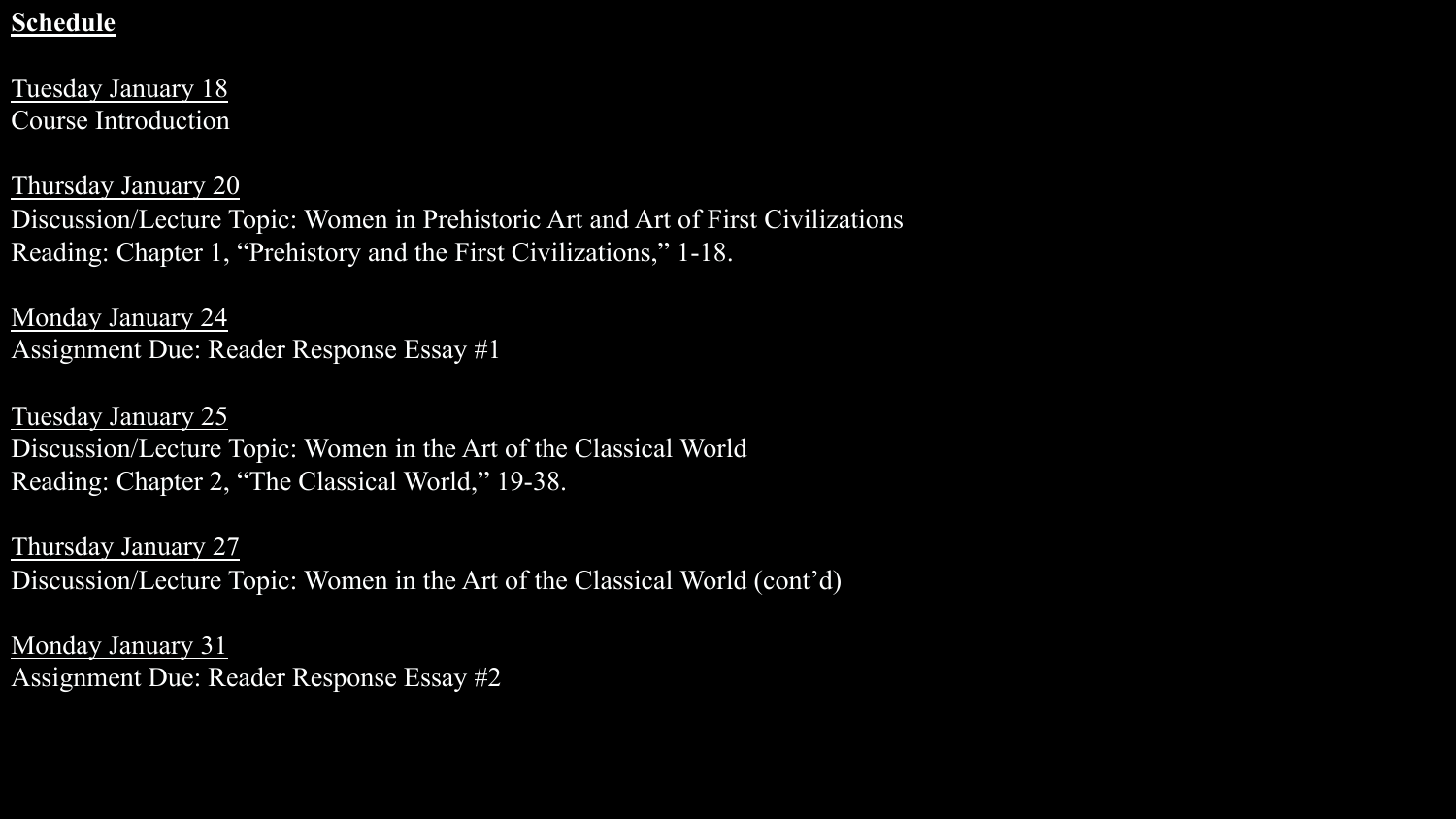Tuesday February 1

Discussion/Lecture Topic: Women in the Art of the Medieval World Reading Assignment: Chapter 3, "The Medieval World, 39-62.

Thursday February 3 Discussion/Lecture Topic: Women in the Art of the Medieval World (cont'd)

Monday February 7 Assignment Due: Reader Response Essay #3

Tuesday February 8 Discussion/Lecture Topic: Women in the Art of Italy 1400-1600 Reading Assignment: Chapter 4, "Italy 1400-1600," 63-84

Thursday February 10 (cont'd) Discussion/Lecture Topic: Women in the Art of Italy 1400-1600 (cont'd)

Monday February 14 Assignment Due: Reader Response Essay #4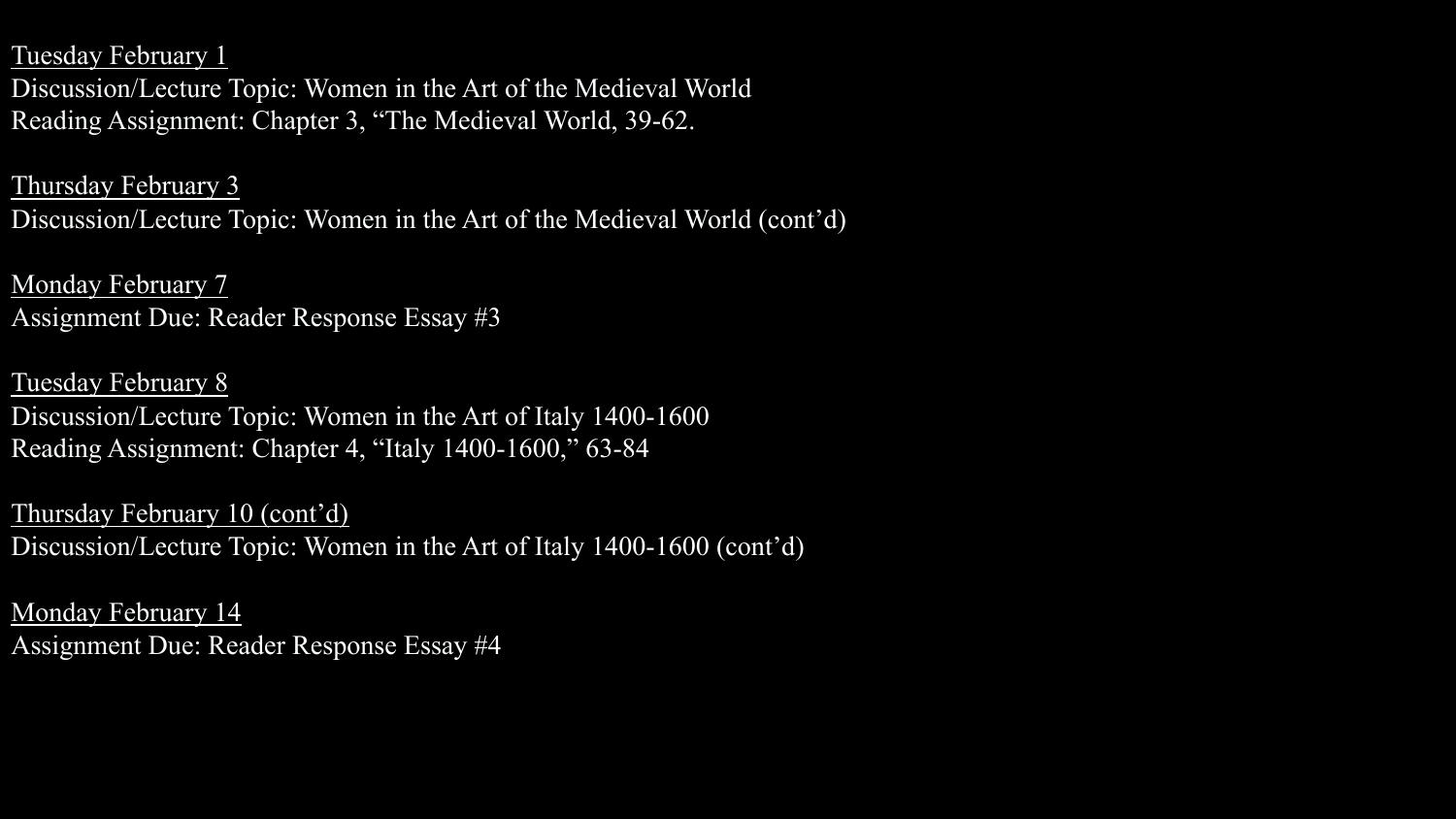Tuesday February 15

Discussion/Lecture Topic: Women in the Art of Italy and Northern Europe during the Seventeenth Century Reading Assignment: Chapter 5, "Italy and Northern Europe: The Seventeenth Century," 85-102

Thursday February 17

Discussion/Lecture Topic: Women in the Art of Italy and Northern Europe during the Seventeenth Century (cont'd)

Monday February 21 Assignment Due: Reader Response Essay #5

Tuesday February 22 Discussion/Lecture Topic: Women in the Art of the Eighteenth Century Reading Assignment: Chapter 6, "The Eighteenth Century," 103-116.

Thursday February 24 Discussion/Lecture Topic: Women in the Art of the Eighteenth Century (cont'd)

Monday February 28 Assignment Due: Reader Response Essay #6

Tuesday March 1 Discussion/Lecture Topic: Women in the Art of the Nineteenth Century Reading Assignment: Chapter 7, "The Nineteenth Century: 1800-1870," 117-140.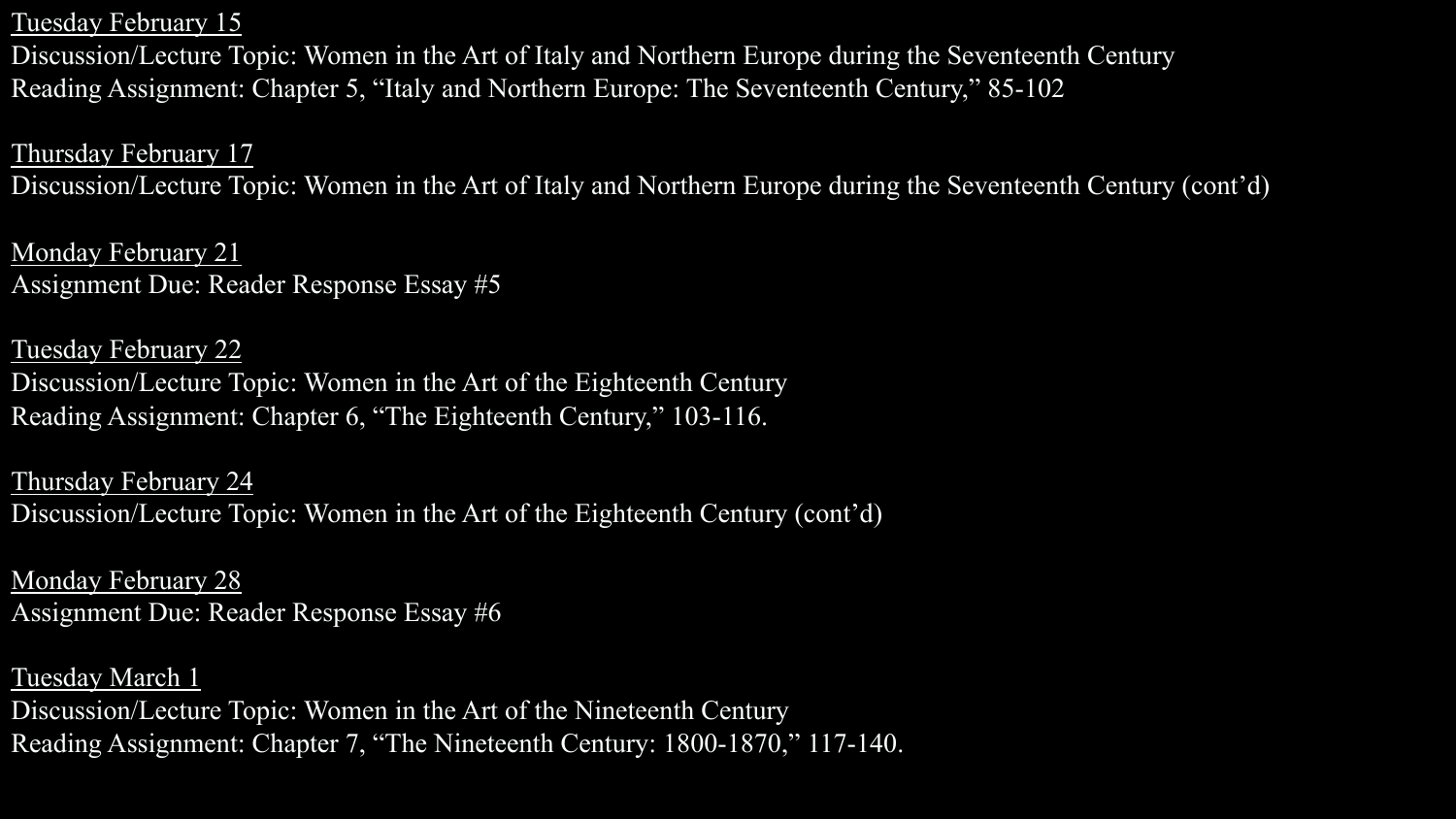Thursday March 3 Discussion/Lecture Topic: Women in the Art of the Nineteenth Century (cont'd)

Monday March 7 Assignment Due: Reader Response Essay #7

Tuesday March 8 Discussion/Lecture Topic: Women in the Art of the Late Nineteenth Century: 1870-1900 Reading Assignment: Chapter 8, "The Late Nineteenth Century: 1870-1900,"141-160.

Thursday March 10 Discussion/Lecture Topic: Women in the Art of the Late Nineteenth Century: 1870-1900 (cont'd)

Tuesday March 15-Thursday March 17 Spring Break No Class

Monday March 21 Assignment Due: Reader Response #8

Tuesday March 22 Discussion/Lecture Topic: Women in the Art of the Early Twentieth Century: 1900-1920 Reading Assignment: Chapter 9, "The Early Twentieth Century: 1900-1920," 161-182.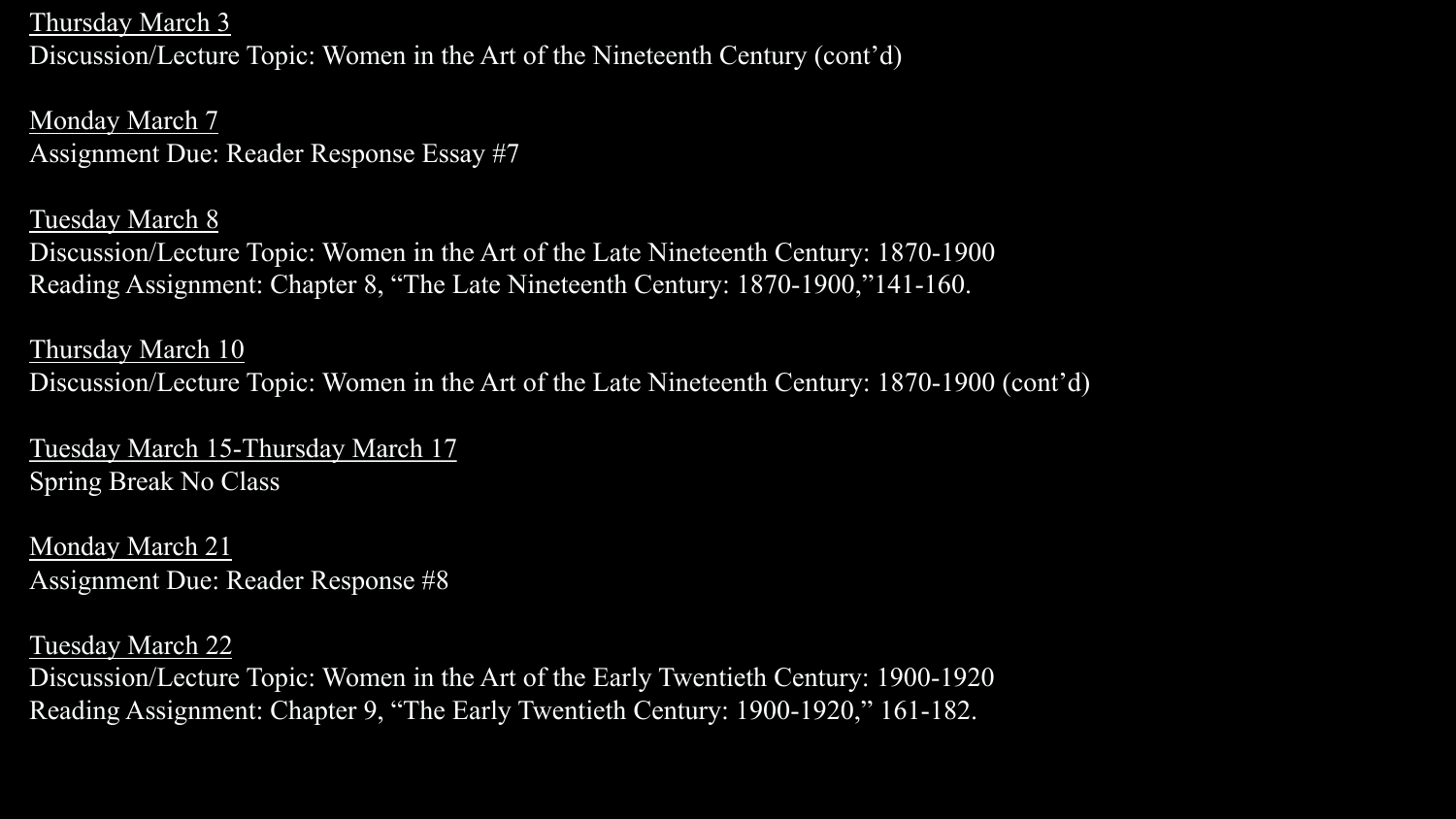Thursday March 24

Discussion/Lecture Topic: Women in the Art of the Early Twentieth Century: 1900-1920 (cont'd)

Monday March 28 Assignment Due: Reader Response #9

Tuesday March 29 Discussion/Lecture Topic: Women in the Art of Europe and America: 1920-1945 Reading Assignment: Chapter 10, "Europe and America: 1920-1945," 183-212.

Thursday March 31 Discussion/Lecture Topic: Women in the Art of Europe and America: 1920-1945 (cont'd)

Monday April 4 Assignment Due: Reader Response #10

Tuesday April 5 Discussion/Lecture Topic: Women in the Art of the United States: 1945-1970 Reading Assignment: Chapter 11, "The United States: 1945-1970," 213-232.

Thursday April 7 Discussion/Lecture Topic: Women in the Art of the United States: 1945-1970 (cont'd)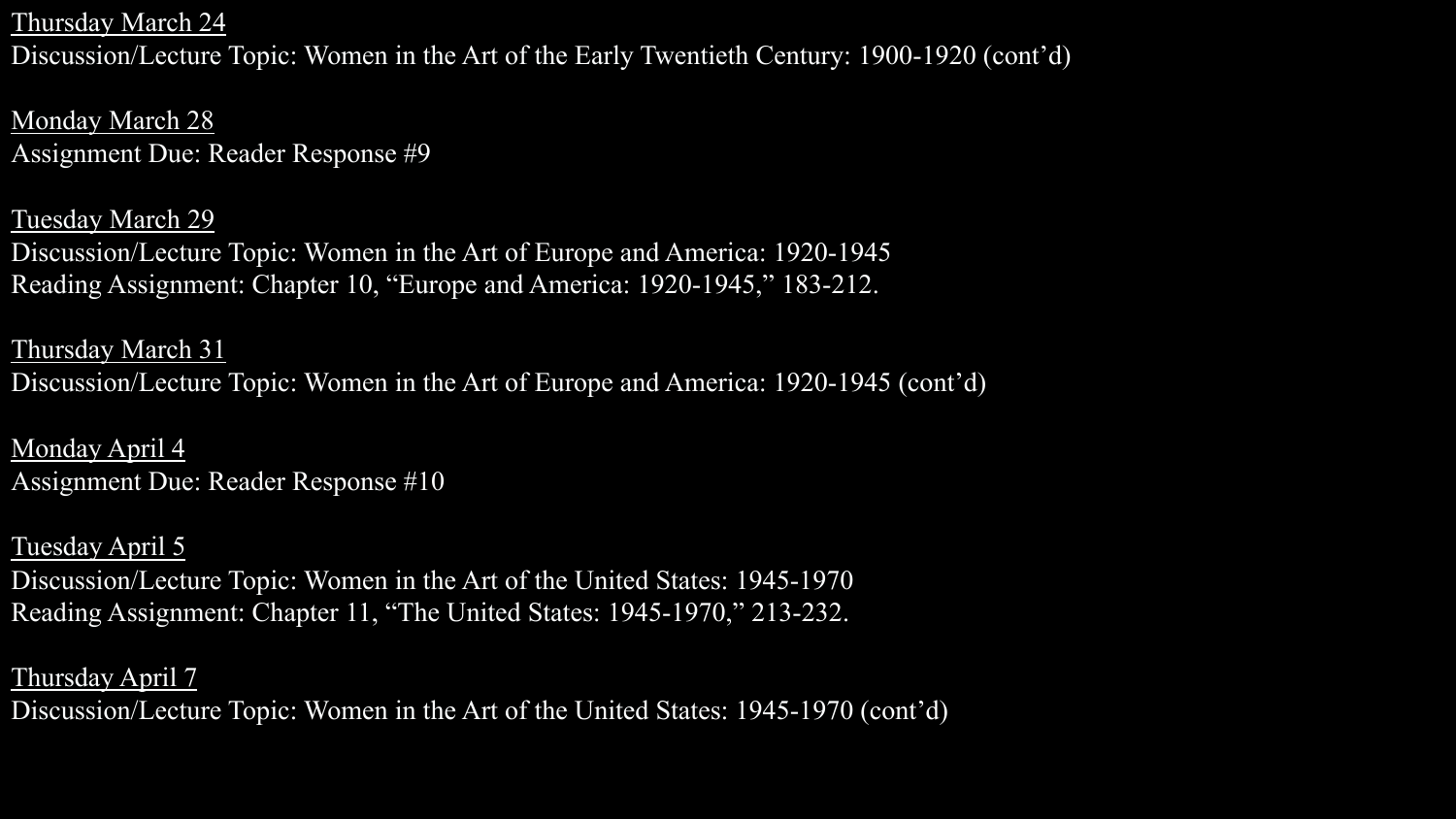Monday April 11 Assignment Due: Reader Response #11

Tuesday April 12 Discussion/Lecture Topic: Contemporary Feminisms Reading Assignment: Chapter 12, "Contemporary Feminisms," 233-258

Thursday April 14 Discussion/Lecture Topic: Contemporary Feminisms (cont'd)

Monday April 18 Assignment Due: Reader Response #12 Final Exam Review Distributed

Tuesday April 19 Discussion/Lecture Topic: Contemporary Global Feminisms Reading Assignment: Chapter 13, "Contemporary Global Feminisms," 259-278.

Thursday April 21 Discussion/Lecture Topic: Contemporary Global Feminisms (cont'd)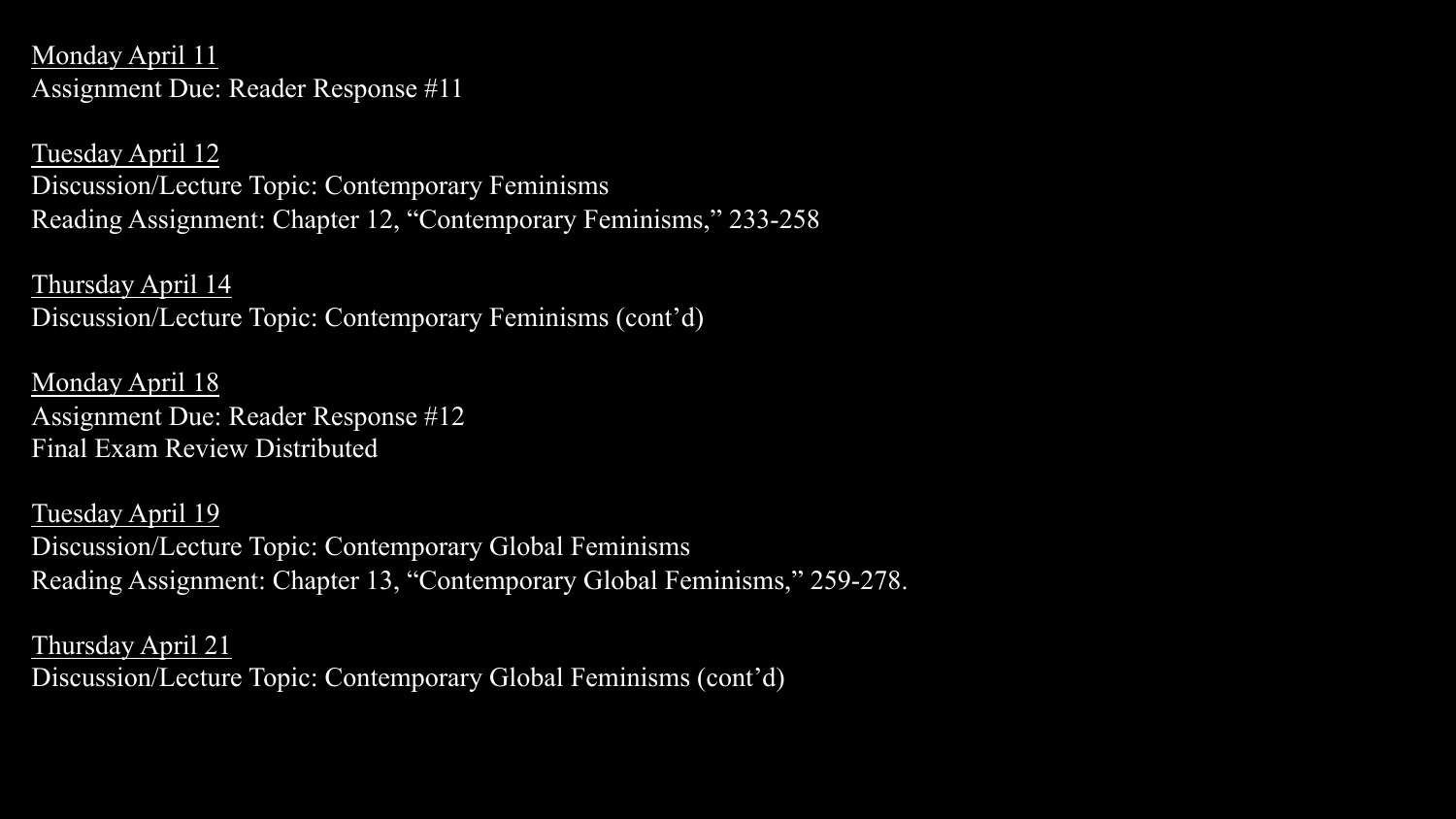Monday April 25 Assignment Due: Reader Response #13

Tuesday April 26 Discussion/Lecture Topic: Women Art Revolution In-Class Film Screening: *Women Art Revolution* (2010) directed by Lynn Hershman Leeson

Thursday April 28 Discussion/Lecture Topic: Women Art Revolution (cont'd)

Monday May 2 Assignment Due: Film Response Essay #14

Tuesday May 3 Final Exam Review

Thursday May 5 Final Exam